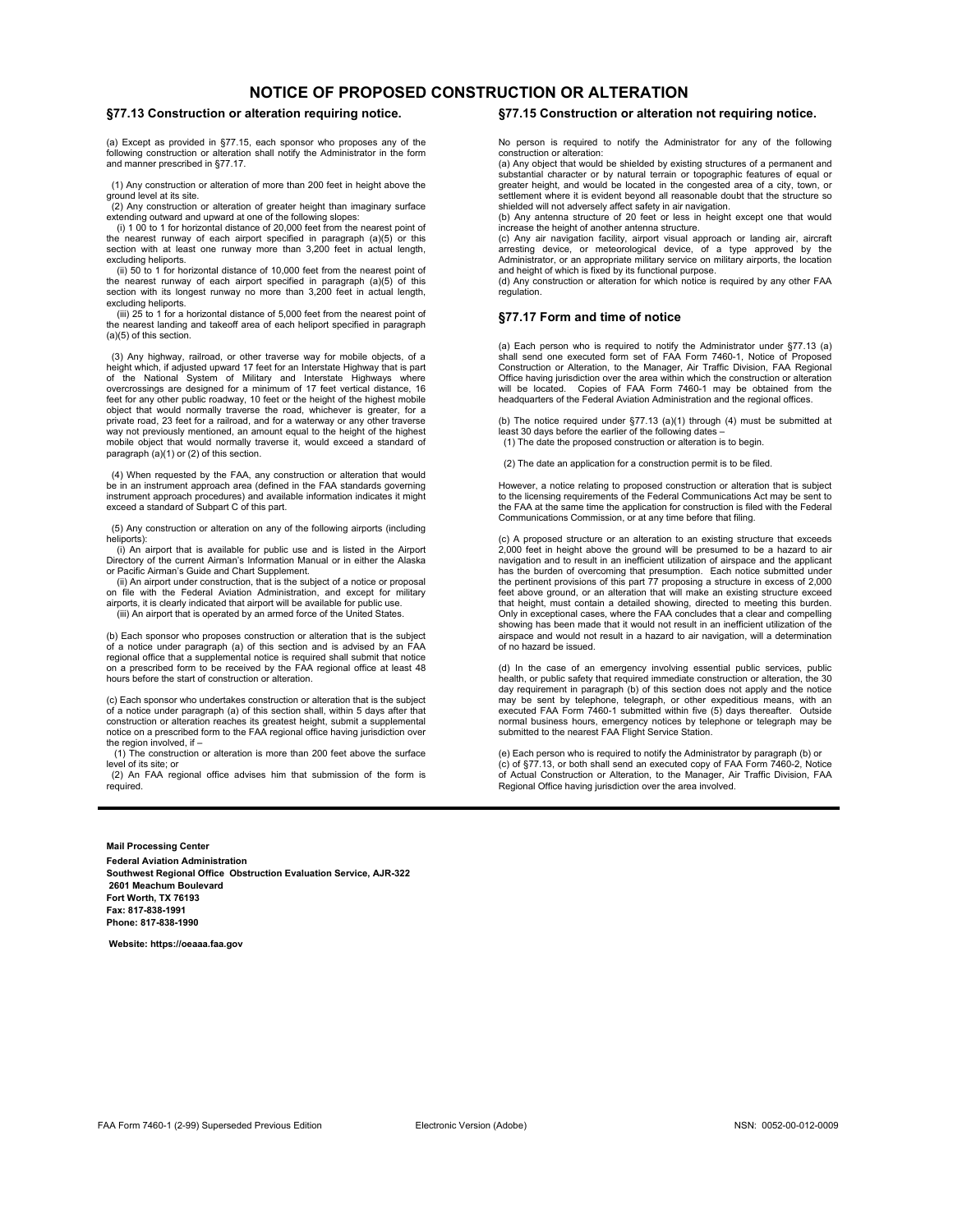## **INSTRUCTIONS FOR COMPLETING FAA FORM 7460-1**

*PLEASE TYPE or PRINT* 

**ITEM #1.** Please include the name, address and phone number of a personal contact point as well as the company name.

**ITEM #2.** Please include the name, address and phone number of a personal contact point as well as the company name.

**ITEM #3.** New Construction would be a structure that has not yet been built.

Alteration is a change to an existing structure such as the addition of a side mounted antenna, a change to the marking and lighting, a change to power and/or frequency, or a change to the height. The nature of the alteration shall be included in **ITEM #21** "Complete Description of Proposal".

Existing would be a correction to the latitude and/or longitude, a correction to the height, or if filing on an existing structure which has never been studied by the FAA. The reason for the notice shall be included in **ITEM #21** "Complete Description of Proposal".

**ITEM #4.** If Permanent, so indicate. If Temporary, such as a crane or drilling derrick, enter the estimated length of time the temporary structure will be up.

**ITEM #5.** Enter the date that construction is expected to start and the date that construction should be completed.

**ITEM #6.** Please indicate the type of structure. **DO NOT LEAVE BLANK.**

**ITEM #7.** In the event that obstruction marking and lighting is required, please indicate type desired. If no preference, check "other" and indicate "no preference" **DO NOT LEAVE BLANK.** *NOTE: High Intensity lighting shall be used only for structures over 500' AGL.* In the absence of high intensity lighting for structures over 500' AGL, marking is also required.

**ITEM #8.** If this is an existing tower that has been registered with the FCC, enter the FCC Antenna Structure Registration number here.

**ITEM #9 and #10.** Latitude and longitude must be geographic coordinates, accurate to within the nearest second or to the nearest hundredth of a second if known. Latitude and longitude derived solely from a **hand-held GPS instrument is NOT acceptable**. A hand-held GPS is only accurate to within 100 meters (328 *feet*) 95 percent of the time. This data, when plotted, should match the site depiction submitted under **ITEM #20**.

**ITEM #11.** NAD 83 is preferred; however, latitude and longitude may be submitted in NAD 27. Also, in some geographic areas where NAD 27 and NAD 83 are not available other datums may be used. It is important to know which datum is used. **DO NOT LEAVE BLANK. ITEM #12.** Enter the name of the nearest city and state to the site. If the structure is or will be in a city, enter the name of that city and state.

**ITEM #13.** Enter the **full** name of the nearest public-use *(not private-use)* airport or heliport or military airport or heliport to the site.

**ITEM #14.** Enter the distance **from** the airport or heliport listed in **#13 to the structure.** 

**ITEM #15.** Enter the direction **from** the airport or heliport listed in **#13 to the structure.** 

**ITEM #16.** Enter the site elevation above mean sea level and expressed in whole feet rounded to the nearest foot (e.g. 17'3" rounds to 17', 17'6" rounds to 18'). This data should match the ground contour elevations for site depiction submitted under **ITEM #20.** 

**ITEM #17.** Enter the total structure height **above ground level** in **whole feet** rounded to the **next highest foot** (e.g. 17'3" rounds to 18'). **The total structure height shall include anything mounted on top of the structure, such as antennas, obstruction lights, lightning rods, etc.** 

**ITEM #18.** Enter the overall height above mean sea level and expressed in **whole feet.** This will be the total of **ITEM #16 + ITEM #17.** 

**ITEM #19.** If an FAA aeronautical study was previously conducted, enter the previous study number.

**ITEM #20.** Enter the relationship of the structure to roads, airports, prominent terrain, existing structures, etc. Attach an 8-1/2" x 11" non-reduced copy of the appropriate 7.5 minute U.S. Geological Survey *(USGS)* Quadrangle Map MARKED WITH A PRECISE INDICATION OF THE SITE LOCATION. To obtain maps, contact USGC at 1-800-435-7627 or via internet at ["http://mapping.usgs.gov](http://mapping.usgs.gov/)". If available, attach a copy of a documented site survey with the surveyor's certification stating the amount of vertical and horizontal accuracy in feet.

#### **ITEM #21.**

- For transmitting stations, include maximum effective radiated power *(ERP)* and all frequencies.
- For antennas, include the type of antenna and center of radiation *(Attach the antenna pattern, if available)*.
- For microwave, include azimuth relative to true north.
- For overhead wires or transmission lines, include size and configuration of wires and their supporting structures *(Attach depiction)*.
- For **each** pole/support, include coordinates, site elevation, and structure height above ground level or water.
- For buildings, include site orientation, coordinates of **each** corner, dimensions, and construction materials.
- For alterations, explain the alteration thoroughly.
- For existing structures, thoroughly explain the reason for notifying the FAA *(e.g. corrections, no record or previous study, etc.)*.

**Filing this information with the FAA does not relieve the sponsor of this construction or alteration from complying with any other federal, state or local rules or regulations. If you are not sure what other rules or regulations apply to your proposal, contact local/state aviations and zoning authorities.** 

**Paperwork Reduction Work Act Statement:** This information is collected to evaluate the effect of proposed construction or<br>alteration on air navigation and is not confidential. Providing this information is mandatory for a alteration on air navigation and is not confidential. Providing this information is mandatory for anyone proposing construction or alteration that meets or exceeds the criteria contained in 14 CFR, part 77. We estimate that the burden of this collection is an average 19 minutes per response. An agency may not conduct or sponsor, and a person is not required to respond to a collection of information unless it displays a currently valid OMB control number. The OMB control number for this collection is 2120-0001. Comments concerning the accuracy of this burden and suggestions for reducing the burden should be directed to the FAA at: 800 Independence Ave. SW, Washington, DC 20591, Attn: Information Collection Clearance Officer, ABA-20